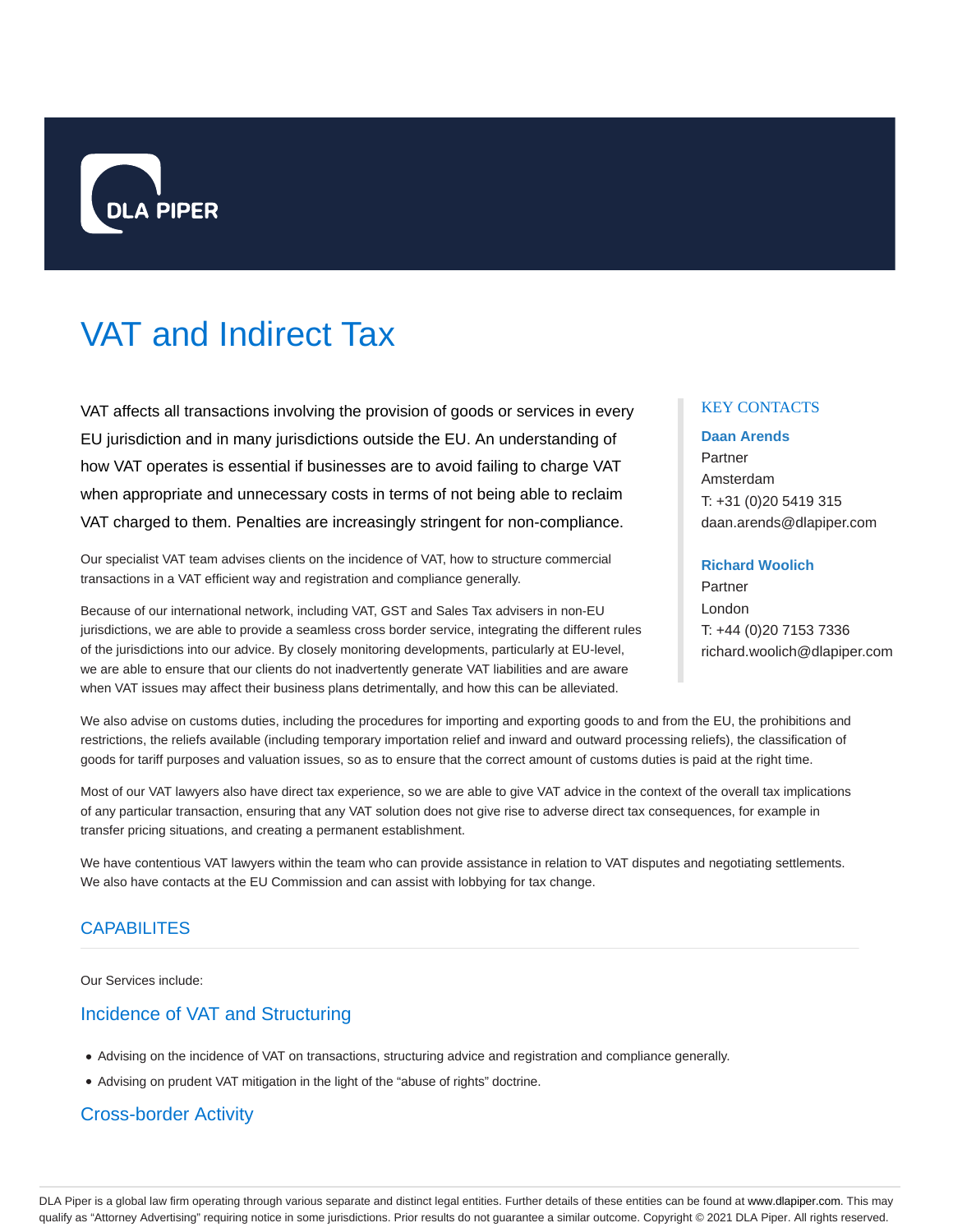- Advising multi-national businesses on the VAT consequences of trading in, investing in or carrying on business in the EU and the need to register and account for VAT in accordance with the place of supply rules.
- Advising on the impact of the place of supply rules
- Advising clients on all aspects of e-business
- Advising on the creation of fixed establishments
- Advising on the VAT impact of transfer pricing issues
- Advising banks and other financial services institutions on structuring outsourcing contracts to gain as much VAT efficiency as possible and on such issues as branded credit cards and debt assignment.

# VAT and Real Estate Transactions

Advising on the effect of the VAT rules on real estate transactions and the efficient use of the option to tax, and prudent planning in relation to both commercial and residential property.

# EU Developments

Monitoring VAT developments generally and advising clients on appropriate action to take account of those developments.

# VAT Disputes and Litigation

Full service assistance in connection with VAT disputes, including negotiating successful settlements and appealing assessments at every level of tribunal and court.

# Customs Duties

We also advise on customs duties, including the procedures for importing and exporting goods to and from the EU, the prohibitions and restrictions, the reliefs available (including inward and outward processing reliefs), the classification of goods for tariff purposes and valuation issues, so as to ensure that the correct amount of customs duties is paid at the right time.

# GST and Sales Tax

Liaising with our experts in the US and Australia and Asia on the impact of indirect taxes in their jurisdictions

# **EXPERIENCE**

- Acting for financial institutions wishing to outsource services in as VAT-efficient a way as possible
- Acting for an electronic games provider on VAT compliance issues in relation to B2C transactions in many jurisdictions
- Acting for VATit on numerous VAT reclaim and consultancy problems including aviation, TOMS, exhibition organising
- Acting for various US corporations wishing to expand their markets into Europe or reorganise their business models in Europe
- Advising a crate leasing business on VAT compliance in EU and obtaining concessions from the relevant tax authorities
- Mitigating VAT on various real estate transactions

# **INSIGHTS**

# **Publications**

**VAT - Monthly Alert – May 2022**

30 May 2022 VAT MONTHLY ALERT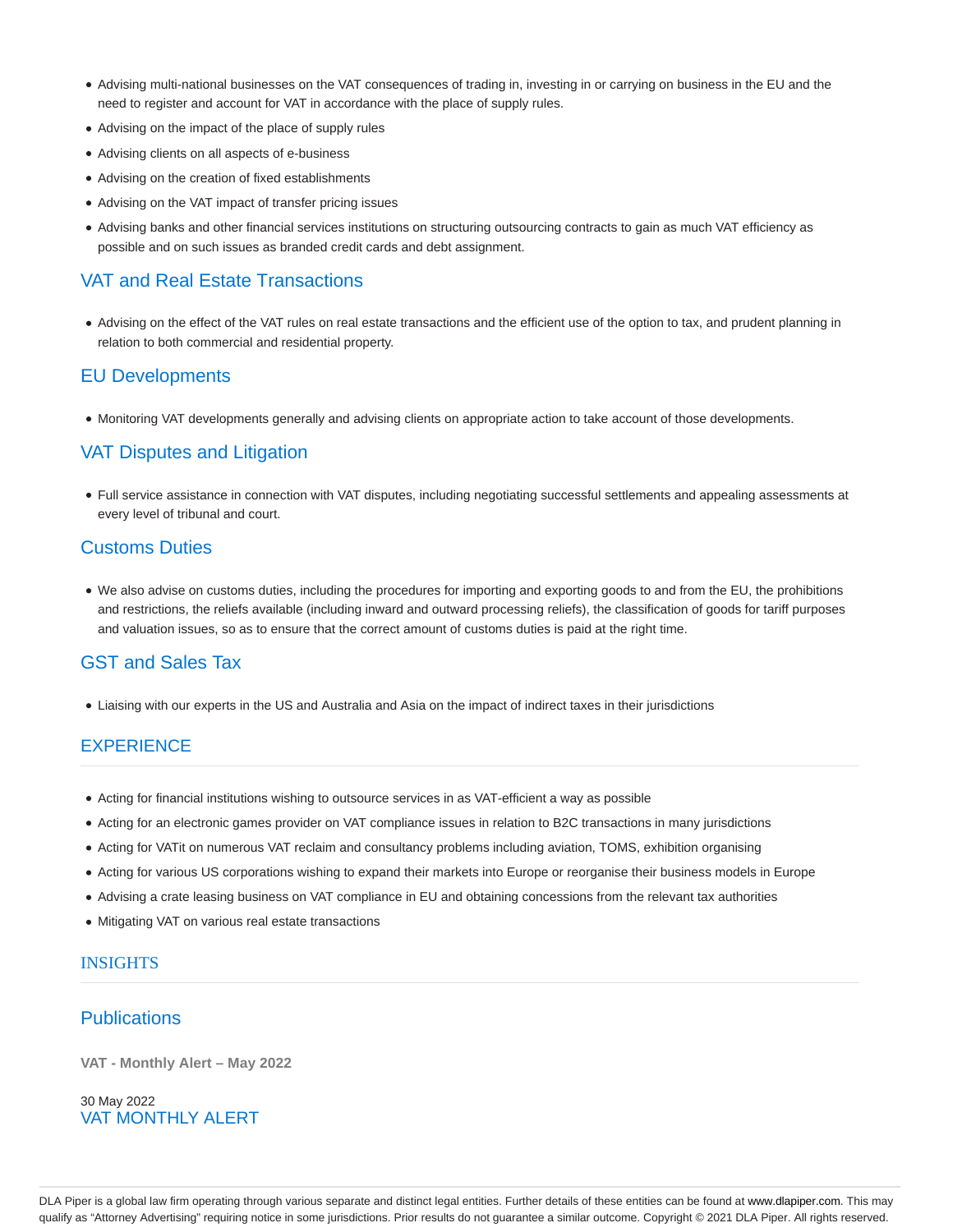#### **Advocate General opinions**

6 May 2022

In B (C-696/20), the taxpayer was a company established in the Netherlands and was registered for VAT in both the Netherlands and Poland.

#### **Country-specific updates: UK**

6 May 2022

HMRC has been sending email reminders, including links to updated guidance for businesses to perform checks to see if they are liable for Plastic Packaging Tax that has come into force from 1 April 2022.

#### **Country-specific: Denmark**

#### 6 May 2022

The Danish government has proposed to make a number of adjustments in the VAT Act to ensure compliance with the rules EU law and ease the administrative burden for Danish companies and consumers.

#### **Country-specific: Germany**

#### 6 May 2022

As part of an online game, the plaintiff acquired virtual land from the American game operator, parceled it out and rented it to other users within the online game in return for payment of a virtual currency.

#### **Country-specific: Hungary**

#### 6 May 2022

The reverse charge mechanism on the sale of cereal products, iron and steel products and the sale of carbon dioxide emission quotas was originally due to expire on 30 June 2022.

#### **Country-specific: Ireland**

#### 6 May 2022

Two recent Tax Appeals Commission (TAC) determinations (32TACD2022 & 33TACD2022) considered the VAT exemption for professional medical care services.

#### **Country-specific: Italy**

#### 6 May 2022

According to the Italian Tax Authority a settlement agreement (accordo transattivo) aimed at settling a dispute between the parties – concerning the violation of a non-competition agreement signed between an employer and an employee – should qualify as supply of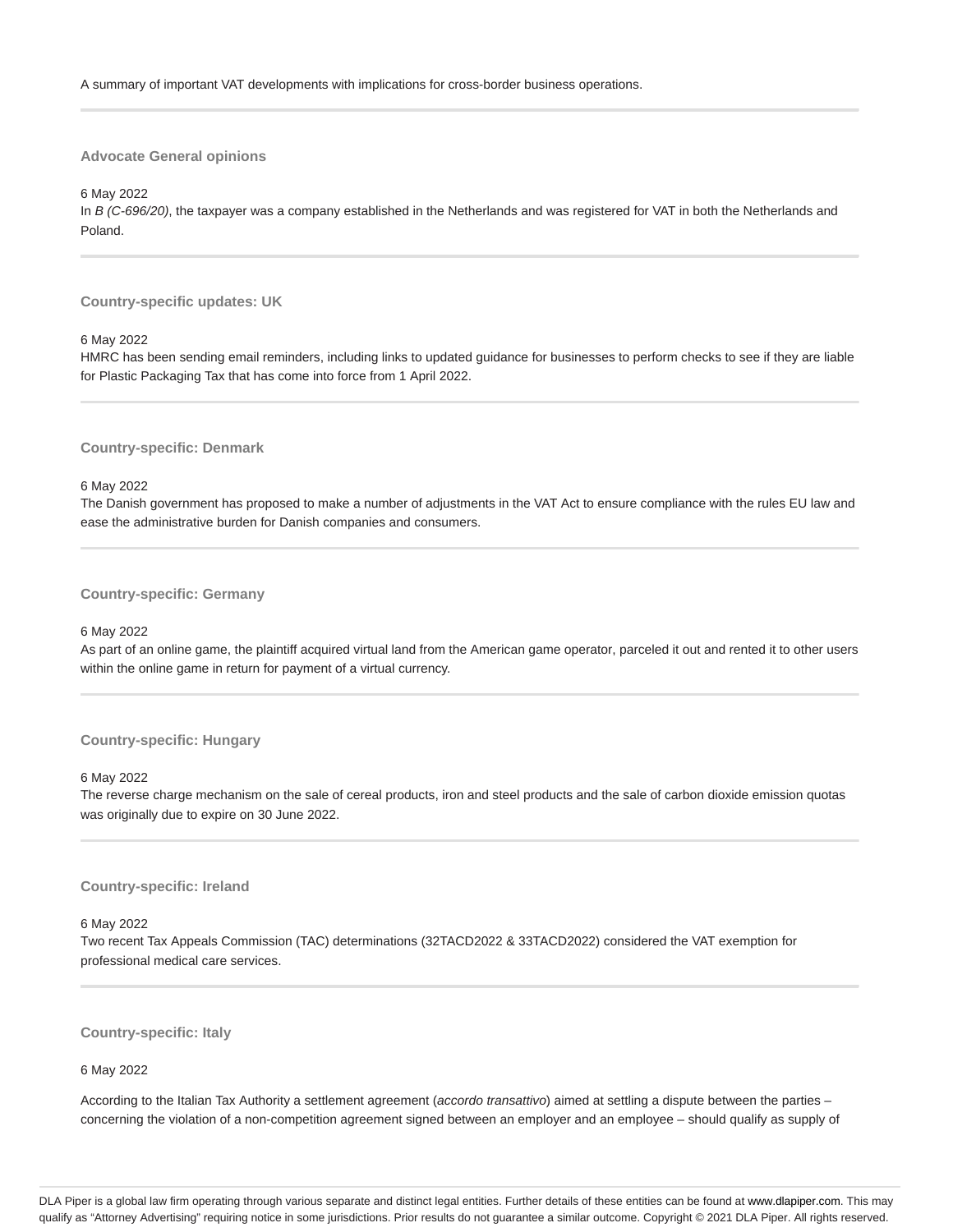services taxable for VAT purposes due to the existence of reciprocal performance link between the assumption of an obligation not to do something, which takes the form of the waiver of litigation, and the payment of a sum of money as consideration for the assumption of such an obligation.

**Country-specific: Spain**

6 May 2022

Pursuant to Royal Decree-Law 6/2022, with effect from 31-3-2022, the application of the reduced 10% VAT rate to electricity consumption is extended until 30-6-2022 for consumers.

**Country-specific: USA**

6 May 2022

Washington State has become the first state in the United States to announce that it will issue specific policies regarding the taxation of NFTs (non-fungible tokens).

#### **Court of Justice**

6 May 2022

In Berlin Chemie A. Menarini SRL (C-333/20) the taxpayer was a German company which supplied pharmaceutical products including to wholesalers in Romania on a regular basis since 1996.

**VAT - Monthly Alert – April 2022**

# 6 May 2022 VAT MONTHLY ALERT

April summary of important VAT developments with implications for cross-border business operations.

**Country-specific updates: Italy**

2 March 2022

For VAT purposes, the sale and rent back is (i) a supply of goods followed by (ii) a supply of services (for rent payments). Unlike a sale and lease back (where the lessee - i.e. the first seller, at the end of the rental period has the right to purchase the goods), it is not a single VAT exempt financing transaction.

**Country-specific updates: UK**

2 March 2022

The UK tax authority has issued new guidance on compensation payments and termination fees.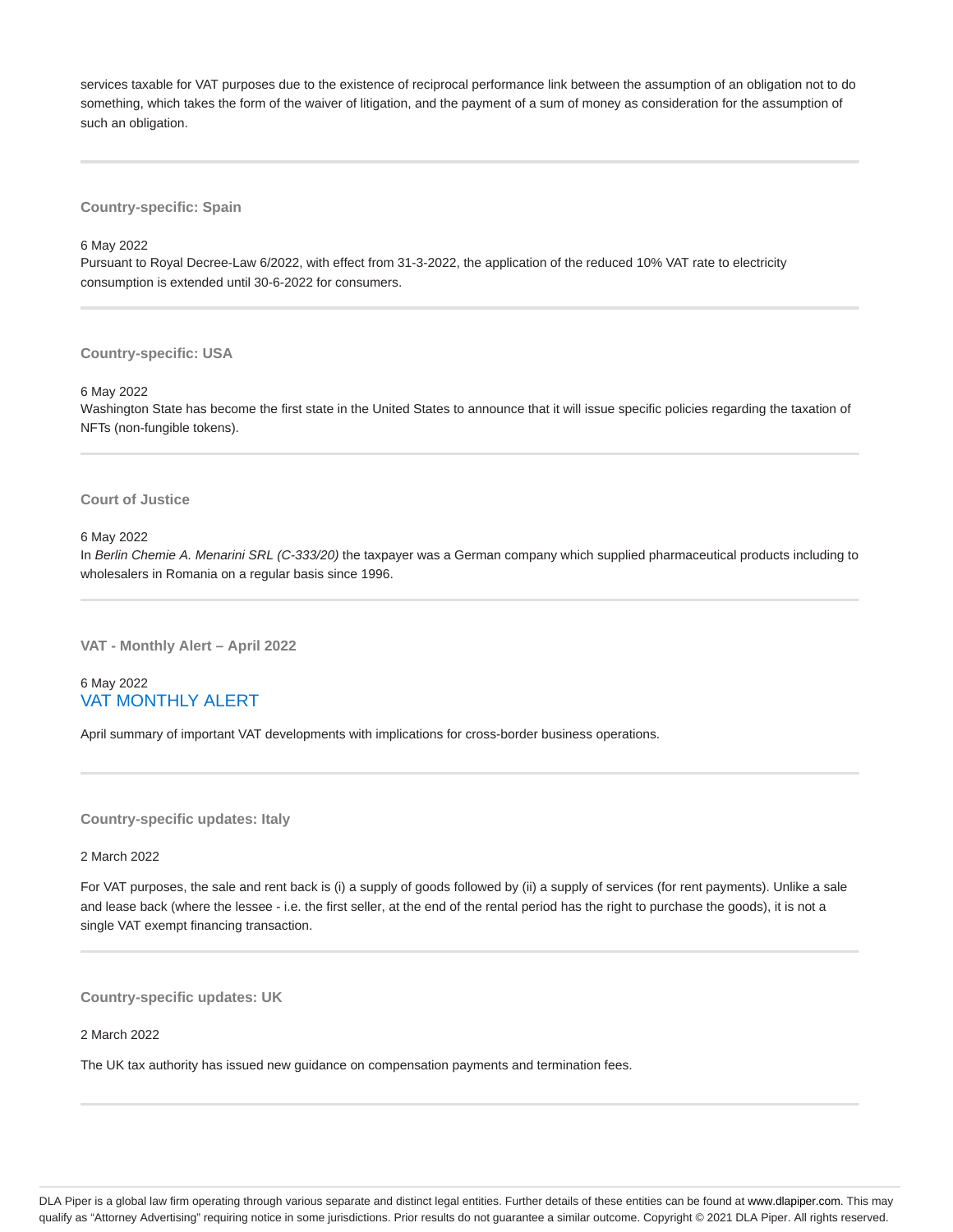#### **Country-specific updates: Germany**

### 2 March 2022

In a letter dated 7 February 2022, the German Federal Ministry of Finance, the BMF, clarified the VAT treatment of non-company (private) use of electric vehicles and hybrid electric vehicles (including bicycles) as well as the provision of electric bicycles and bicycles to employees.

**Court of Justice**

2 March 2022

In Apcoa Parking Danmark A/S (C-90/20) the taxpayer was a private company which operated a car park on private land.

**European Commission**

2 March 2022

The "VAT in the digital age" initiative was announced in the commission's July 2020 action plan for fair and simple taxation.

**Monthly VAT Update - February 2022**

### 2 March 2022 VAT MONTHLY ALERT

A summary of important VAT developments with implications for national and cross-border business operations.

**VAT on early termination and compensation payments**

28 February 2022

In September 2020, following two Court of Justice cases, referred to below, HMRC published controversial and ill-thought through guidance changing its long-standing policy on the VAT treatment of early termination fees and compensation payments.

**Advocate General opinion in C-141/20**

31 January 2022

In Norddeutsche Gesellschaft fur Diakonie (C-141/20) the Norddeutsche Gesellschaft für Diakonie (NGD) and the tax office Kiel are arguing as to whether a VAT group arrangement existed between A as the parent company of NGD and NGD as subsidiary in 2005.

**Country-specific updates: Germany**

31 January 2022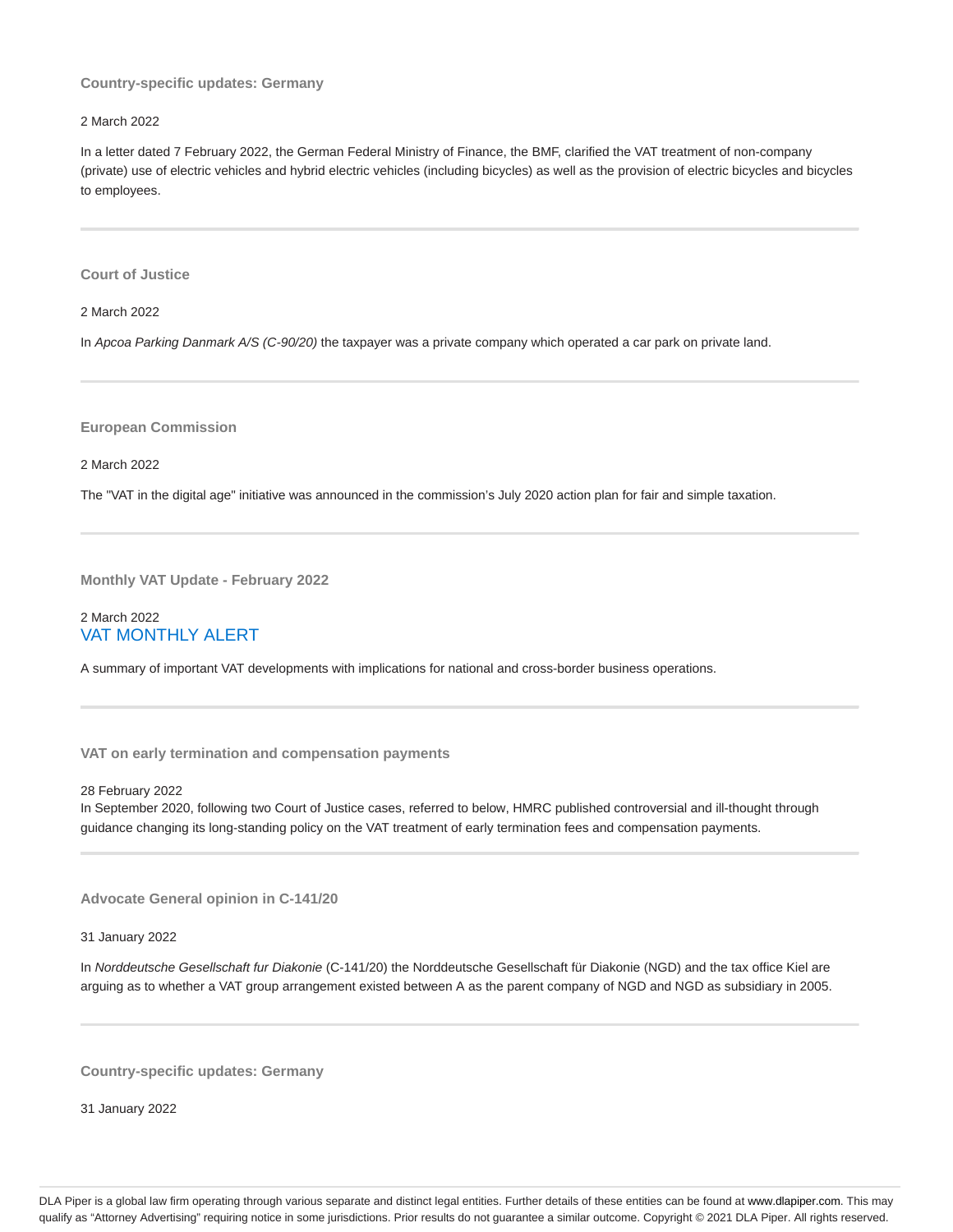**Country-specific updates: UK**

31 January 2022

Tax authority revises its policy on VAT refunds for overseas businesses which have been unable to obtain a certificate of status in time.

#### **Court of Justice**

31 January 2022

In Zipvit Ltd (C-156/20), a group litigation case, the taxpayer supplied vitamins and minerals by mail order. The UK's national postal service supplied the taxpayer with a number of postal services under contracts which had been individually negotiated.

#### **European Commission**

#### 31 January 2022

At a meeting of EU Finance Ministers last month, agreement was reached to update the current rules governing VAT rates for goods and services.

**VAT Monthly - Alert January 2022**

### 31 January 2022 VAT MONTHLY ALERT

A summary of important VAT developments with implications for national and cross-border business operations.

**2021 Guide to VAT on Digital Services**

December 2021

This guide provides a country-by-country overview of VAT law covering cross-border supplies of digital content, intangible services and, more generally, the various forms of e-commerce.

**Country-specific updates: Germany**

#### 1 December 2021

In its recently published decision (case no.: XI R 22/19) the German Federal Tax Court decided that the waiver of the tax exemption of section 4 no. 9 letter a of the German VAT Act can be revoked as long as the tax assessment for the year of service can still be challenged / objected or amended according to section 164 of the German Tax Code. Section 9 paragraph 3 sentence 2 of the German VAT Act does not regulate the revocation.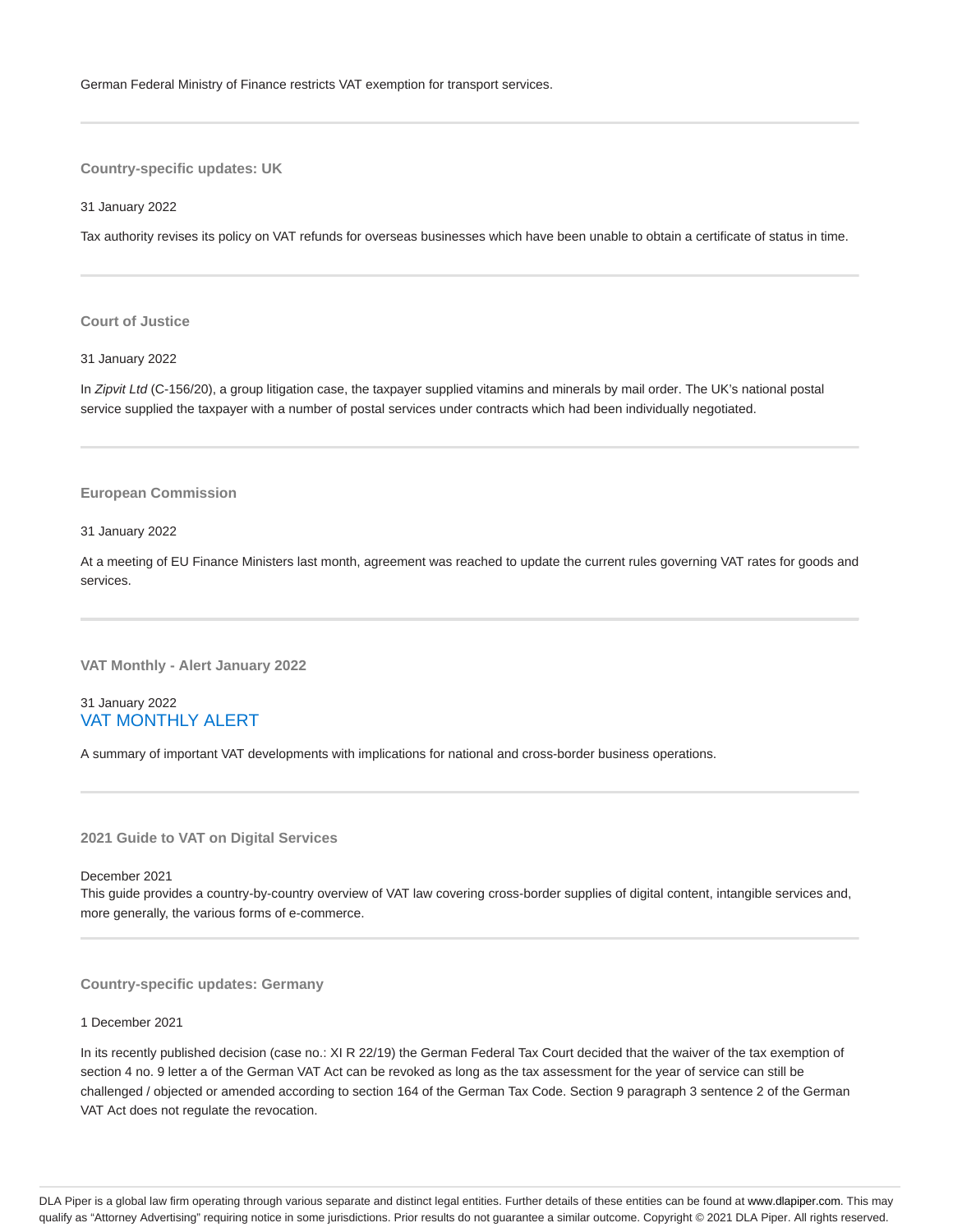### **Country-specific updates: Italy**

#### 1 December 2021

A sale made under a sale and leaseback agreement does not constitute a supply of goods for VAT purposes as it should be considered as a whole single transaction having financing purpose every time (i) it does not result in the physical transfer of the tangible asset entailing the purchaser-supplier to act as the owner of the asset itself, (ii) it only satisfies the company's real cash-flow needs and, as such, (iii) it has no tax avoidance purpose.

#### **Country-specific updates: Poland**

#### 1 December 2021

Effective 1 January 2022 Poland will allow formation of VAT groups. This option will be available to taxpayers who: (i) are Polish based entities or Polish branches of foreign companies; (ii) conclude a VAT group agreement for min. three years; (iii) are financially, economically, and organizationally connected.

#### **Country-specific updates: UK**

#### 1 December 2021

Earlier this year, the UK announced the identity of eight freeport tax sites in England which would benefit from various special direct and indirect tax reliefs. The Free Zones (Customs, Excise and Value Added Tax) Regulations 2021 have now been made, which establish the customs and VAT rules that will apply to UK free zones (also known as freeport customs sites). Free zones are secure customs zones located within a freeport where business can be carried out inside the UK's land border but where different customs, VAT and excise rules apply.

### **Court of Justice**

#### 1 December 2021

In X-Beteiligungsgesellschaft mbH (C-324/20), the taxpayer provided brokerage services in connection with a land sale. At the time the fee agreement was concluded between the taxpayer and its client, the service had already been performed. The fee agreement provided that the fee of EUR1 000 000 plus VAT was to be paid in five equal annual instalments and the first instalment was to be paid almost one year after the service was performed.

**VAT Monthly Alert - November 2021**

#### 1 December 2021 VAT MONTHLY ALERT

A summary of important VAT developments with implications for cross-border business operations.

**Opportunities in England's eight new freeports**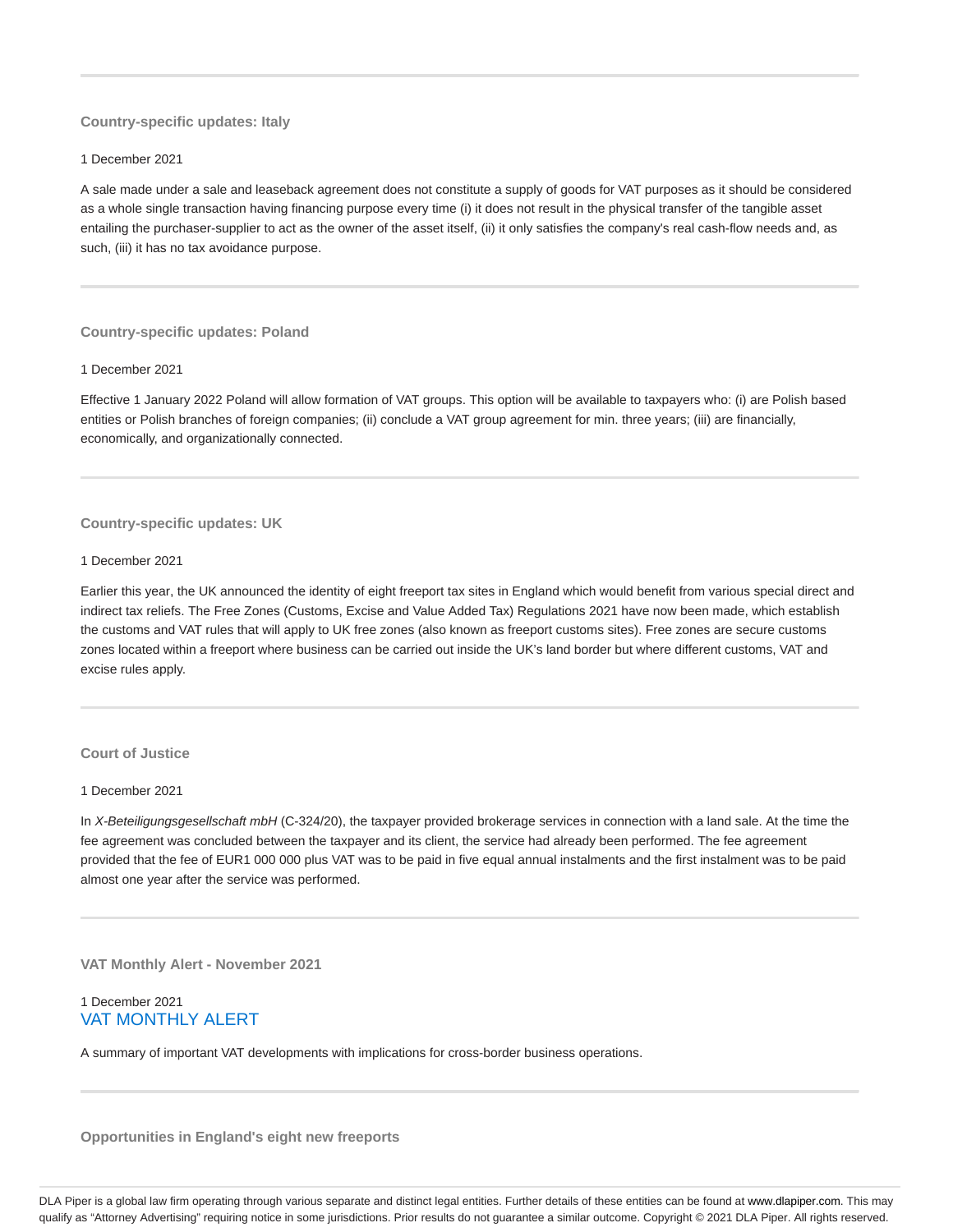15 November 2021

The UK Spring Budget in 2021 illustrated the reality of the UK's economic situation as a result of the restrictions implemented during the COVID-19 pandemic. The Chancellor used the opportunity to outline the Government's plan to build the 'future economy' through an investment-led recovery plan, which included eight new freeports in England.

**Advocate General**

#### 27 October 2021

In I GmbH (C-228/20), the taxpayer was a German-based private limited liability company which managed and operated hospitals providing neurological medical care. The private hospital company considered its medical services to be exempt but the German tax authorities determined that a significant portion of the private hospital company's transactions were not exempt on the basis that the company was not considered a specific kind of approved hospital under German law.

**Country specific updates: France**

27 October 2021

The French Draft Finance Act for 2022 has recently been released and is being discussed in the French Parliament.

#### **Country specific updates: Germany**

#### 27 October 2021

The German Federal Ministry of Finance (highest German Tax Authority; "BMF") decided on 1 October 2021 to publish the decisions of the German Federal Tax Court dated 21 December 2016 (XI R 27/14) and 13 February 2019 (XI R 1/17) in the Federal Tax Gazette Part II. This means that the BMF has accepted and agrees on the content of the relevant decisions carried out by the German Federal Tax Court stating that warning notices are subject to German VAT. This should apply to warning notices issued after 1 November 2021.

#### **Country specific updates: Italy**

#### 27 October 2021

Italian Tax Authority, Principle of Law No. 13 of 29 September 2021 The person entitled to recover the VAT paid on importation at customs premises is the actual final recipient of the imported goods or services, i.e. the person who will use the imported goods or services in the exercise of his/her business activity (the so-called, principio di inerenza).

#### **Country specific updates: UK**

#### 27 October 2021

HMRC has updated its guidance to help businesses prepare for the new plastic packaging tax which comes into effect on 1 April 2022. Businesses which manufacture or import 10 or more tonnes of plastic packaging over a 12 month period, are liable to register for the Plastic Packaging Tax.

#### **Court of Justice**

#### 27 October 2021

In Boehringer Ingelheim RCV GmbH & Co KG Magyarorszagi Fioktelepe (C-717/19), the taxpayer was a pharmaceutical company which marketed state-subsidised drugs to wholesalers. The wholesalers in turn sold the drugs to pharmacies which sold them to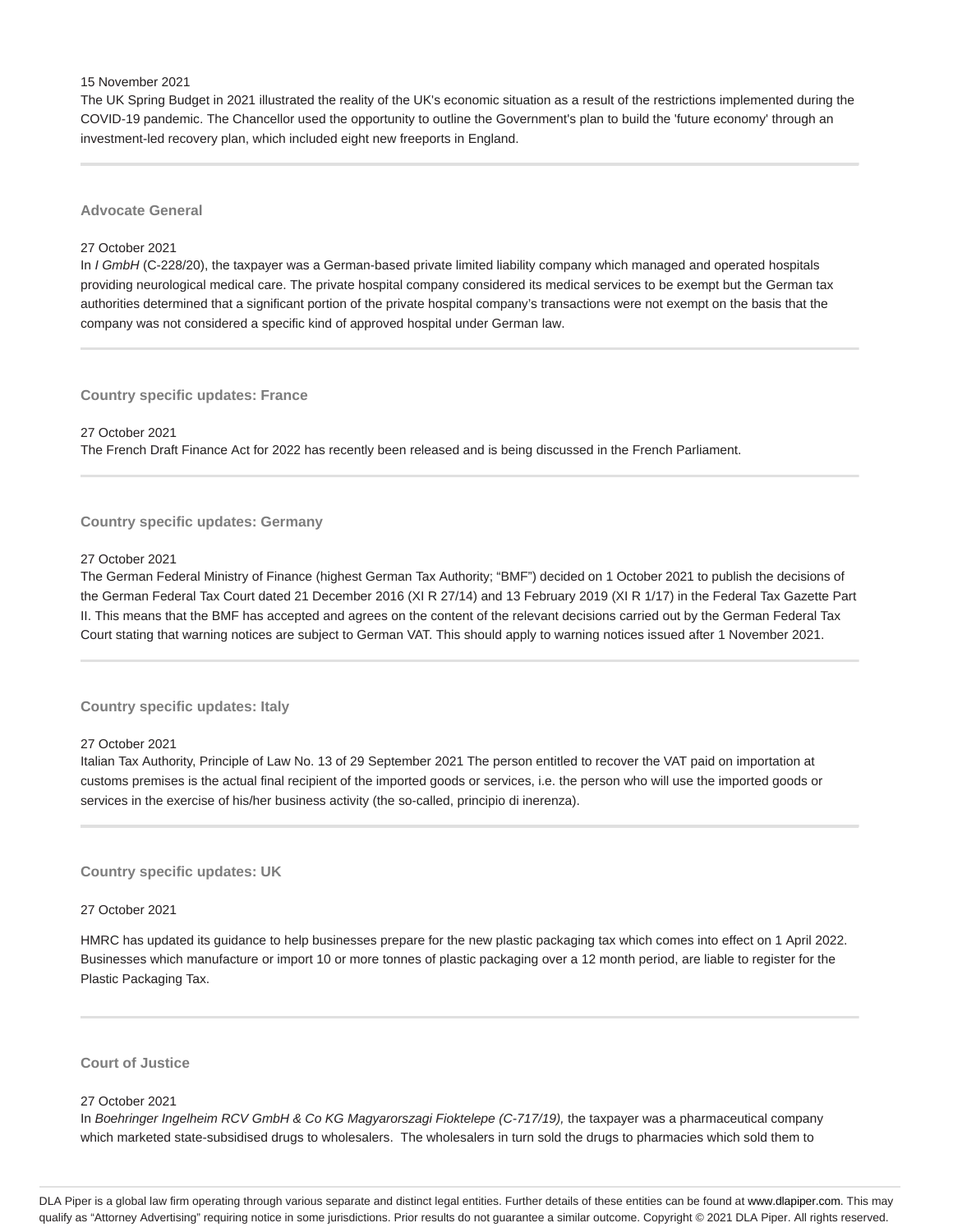patients. The Hungarian state health insurance body operated a 'purchase price subsidy' system under which it paid pharmacies a proportion of the price of a drug while the patients paid the balance of the price to the pharmacy.

**VAT Monthly Alert - October 2021**

# 27 October 2021 VAT MONTHLY ALERT

A summary of important VAT developments with implications for cross-border business operations.

#### **Advocate General**

#### 1 October 2021

In Grundstucksgemeinschaft Kollaustrabe 136 (C-9/20), the Advocate General opined that the VAT Directive precludes German rules having the effect of a taxpayer which used 'cash accounting' being unable to reclaim its input tax because it paid its rent late.

#### **Country specific updates: Italy**

### 1 October 2021

Italian Supreme Court, judgement no. 24661 of 14 September 2021 Pursuant to Article 19-ter of Presidential Decree 633/72, where a non-business taxable person also carries on business activities, to recover input VAT, the non-business taxable person must record separately, those transactions on which it has paid VAT and which are attributable to its business or institutional activities. Italian Tax Authority, ruling no. 584 of 14 September 2021 A taxpayer is entitled to claim for a refund of the VAT paid before the start of the business activity. In particular, such VAT refund may legitimately be granted whether the taxable purchases are actually connected with the planned business and that the resulting taxable transactions would give the taxpayer the right to recover VAT.

**Country-specific updates: EU**

#### 1 October 2021

European implementation assessment on "VAT gap, reduced VAT rates and their impact on compliance costs for businesses and on consumers" - The European Parliamentary Research Service on has published a report about the EU's VAT gap — the difference between projected VAT revenue across the bloc and the amount that is actually collected — and the factors that influence that gap. The report was prepared in support of ongoing work by the European Parliament's permanent subcommittee on tax matters on the implementation of the EU's sixth VAT directive.

#### **Country-specific updates: Spain**

#### 1 October 2021

Application of Titanium Ltd v Finanzamt Österreich C-931/19 to Spain - The EU Court of Justice has ruled in judgment Titanium Ltd v Finanzamt Österreich C-931/19 on 3 June 2021 that the leasing of a real estate property in a EU Member State without having human resources does not qualify as a fixed establishment for VAT Purposes. The judgement clarifies that the rent would be subject to the reverse charge mechanism if the lessor does not have the human resources to operate the leasing business in Spain.

**Country-specific updates: UK**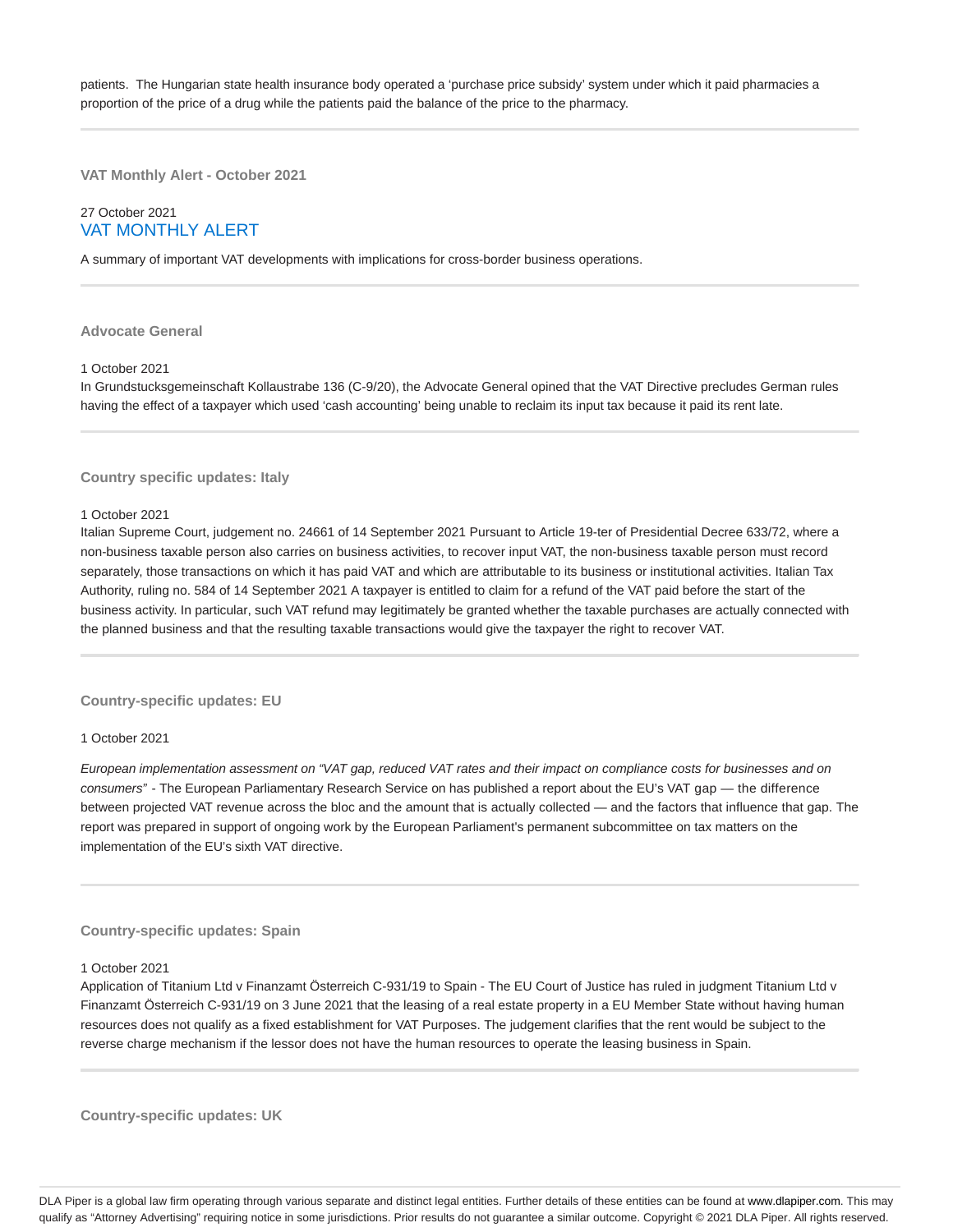#### 1 October 2021

Repeal of VAT (Treatment of Transactions) Order 1992 (SI 1992/630) - The Order will be repealed with effect from 21 October 2021 and align the VAT recovery position of public bodies (within section 41 of VATA 1994) with other employers in respect of cars supplied to employees under salary sacrifice arrangements.

**Court of Justice**

#### 1 October 2021

In GE Auto Service Leasing GMBH (C-294/20), the Court ruled that a tax authority may reject a request for a VAT refund by a non-established person (a Refund Directive reclaim) if the person has not filed, by the required time, all of the documents and information required to evidence its entitlement to the VAT refund, even if the taxpayer submits the documents and information to an administrative court or judicial appeal.

**VAT Monthly Alert - September 2021**

### 1 October 2021 VAT MONTHLY ALERT

A summary of important VAT developments with implications for cross-border business operations.

#### **Advocate General**

#### 3 August 2021

In Zipvit Ltd (C-156/20), the taxpayer supplied vitamins and minerals by mail order. The UK's national postal service supplied the taxpayer with a number of postal services under contracts which had been individually negotiated.

#### **Country-specific updates - Italy**

#### 3 August 2021

The activity of developing and renovating instrumental real estate assets (with a view to their subsequent sale after the reconversion into residential ones) can be kept separate from the sale and rental of real estate units already carried out.

**Country-specific updates - UK**

#### 3 August 2021

The tax authority has announced that overseas (non-EU) businesses will be allowed a further six months to submit a valid certificate of status (ie until 31 December 2021) in relation to VAT refunds for the prescribed year 1 July 2019 to 30 June 2020.

#### **Court of Justice**

#### 3 August 2021

In the joined cases of K (C-58/20) and DBKAG (C-59/20), the Court returned to the issue of the ambit of the exemption for the management of special investment funds, this time in the context of third party supplies.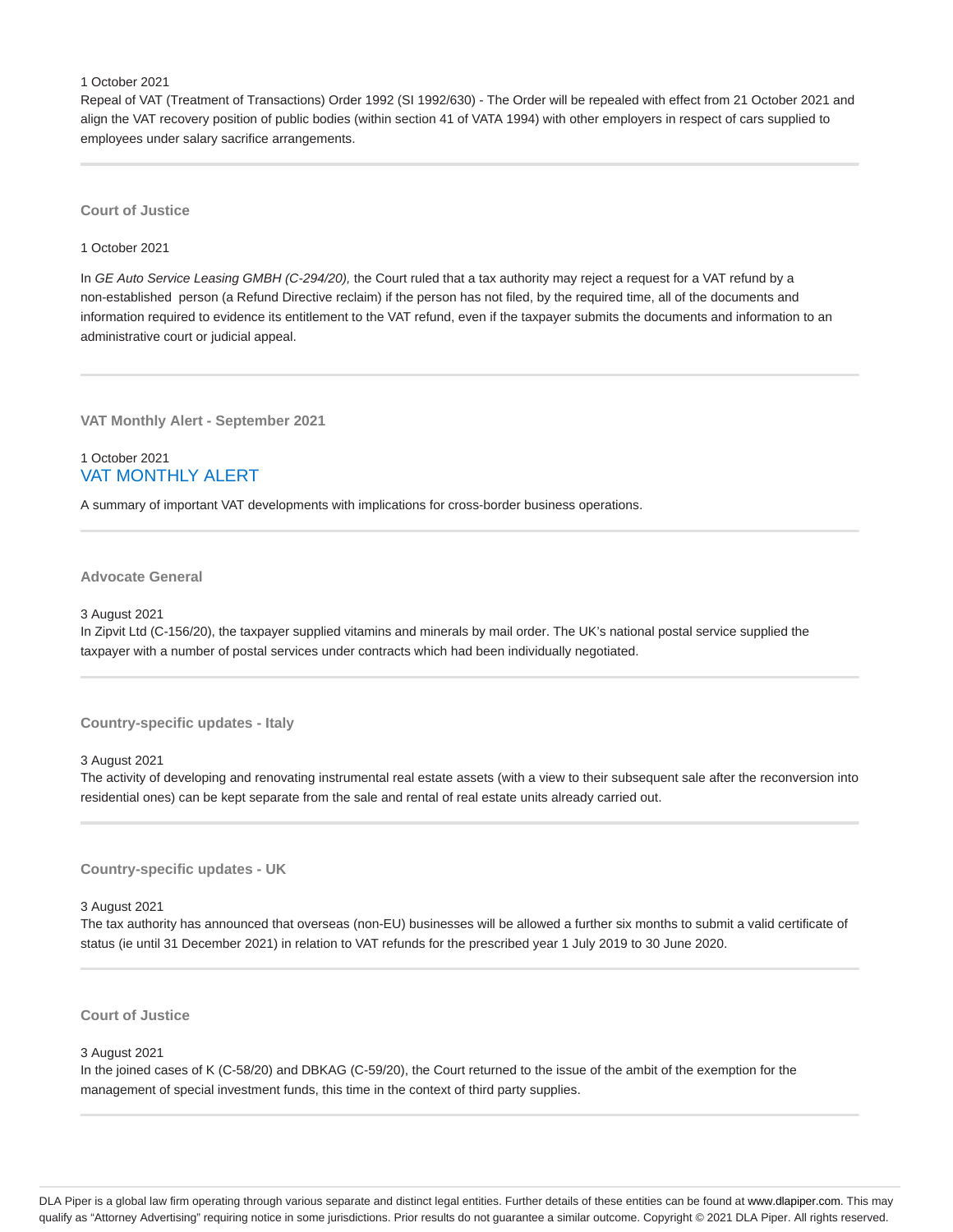**Recap of the 1 July marketplaces/platforms amendments**

3 August 2021 Since 1 July 2021, the VAT rules on cross-border business-to-consumer (B2C) e-commerce activities have changed

**VAT - Monthly Alert - July 2021**

# 3 August 2021 VAT MONTHLY ALERT

A summary of important VAT developments with implications for cross-border business operations.

**Country-specific updates: Spain**

### 1 July 2021 VAT MONTHLY ALERT

The Spanish General Directorate of Taxes has recently issued a binding ruling (V0933/2021) explaining the accrual of VAT where the parties enter into an escrow agreement.

**Advocate General opinions**

### 1 July 2021 VAT MONTHLY ALERT

In Apcoa Parking Danmark A/S (C-90/20), the Advocate General opined that a parking fine levied for breaching the conditions of a private car park was consideration for VAT purposes and not compensation outside the scope of VAT, as a service had been provided.

**Country-specific updates: Germany**

# 1 July 2021 VAT MONTHLY ALERT

Section 21 (3a) of the German VAT Act, which has been introduced by the Second Corona Tax Aid Act, amends the due date for import VAT which might lead to a reduction of the taxable person's liquidity burden.

**Country-specific updates: Italy**

# 1 July 2021 VAT MONTHLY ALERT

With reference to the VAT regime applicable to the implementation of a settlement agreement, the Italian Tax Authority, ruling no. 401 of 10 June 2021 stated that the obligation "not to do something" is considered taxable for VAT purposes.

**Country-specific updates: UK**

1 July 2021

In Tower Resources PLC v HMRC [2021] UKUT 123, the Upper Tribunal (UT) upheld the decision of the First-tier Tribunal that an oil and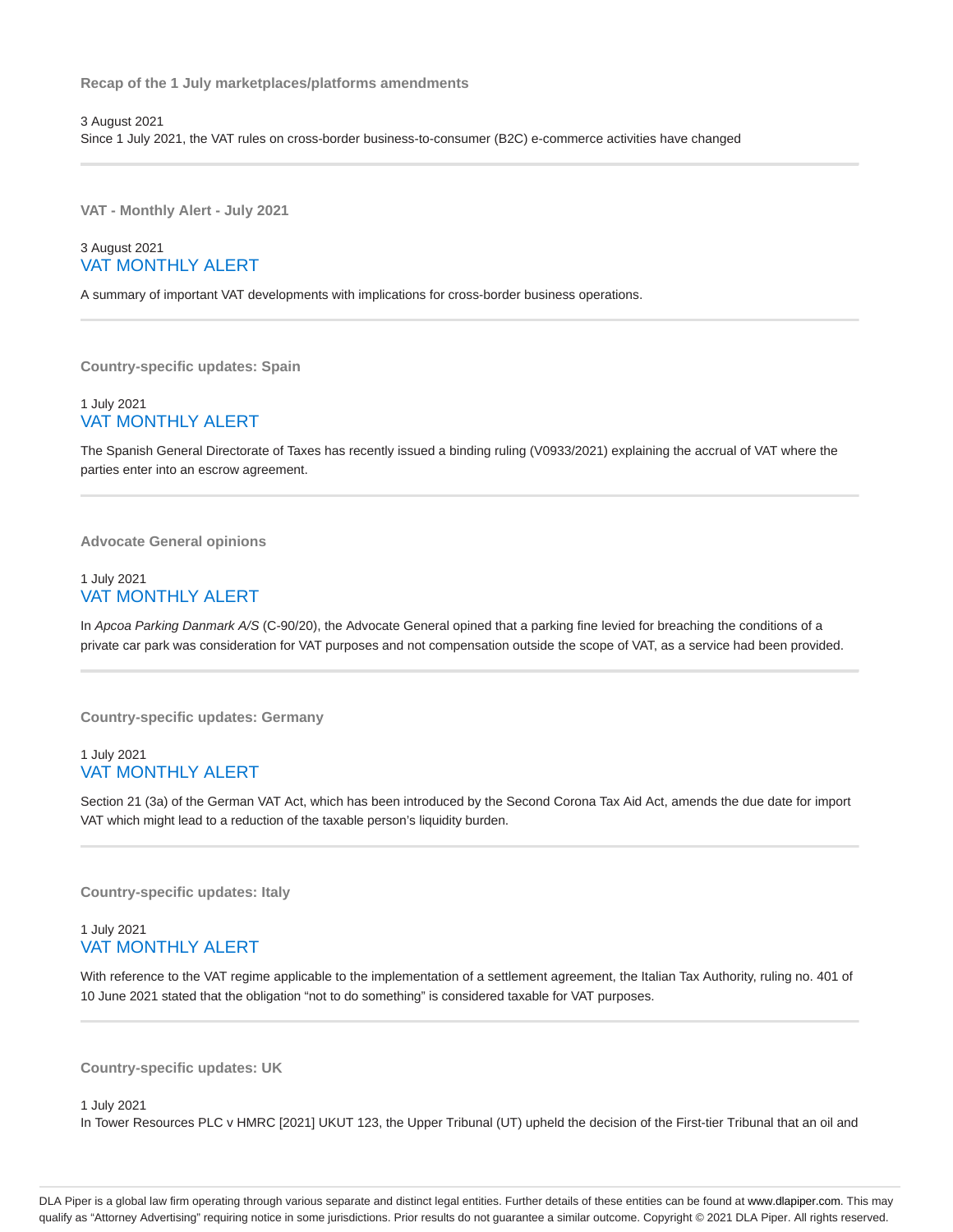mining holding company charging fees for management services provided to its subsidiaries represented an economic activity for VAT purposes, which enabled the holding company to reclaim input VAT on its costs.

**Court of Justice**

# 1 July 2021 VAT MONTHLY ALERT

In Titanium Ltd (C-931/19), the Court confirmed that a property leased to a third party, managed by an independent agent, does not, of itself, constitute a fixed establishment of the landlord in the member state where the land is situated since a fixed establishment requires human and technical resources.

**VAT - Monthly Alert – June 2021**

1 July 2021 VAT MONTHLY ALERT

A summary of important VAT developments with implications for cross-border business operations.

**2021 Changes to EU VAT Rules**

#### 30 June 2021

The VAT e-commerce package, consisting of EU VAT legislation aimed at simplifying VAT for cross-border e-commerce into and within the EU, is set to apply as of July 1, 2021. Our guide summarises the most noteworthy VAT implications for merchants/operators of electronic interfaces (e.g., marketplace, platform) involved in e-commerce transactions.

**Advocate-General opinions**

### 28 May 2021 VAT MONTHLY ALERT

The Advocate General begins her opinion in Wilo Salmson France SAS (C-80/20) by saying that the Court has the opportunity in this case to answer one of the most important questions of VAT law in practice, namely whether a business' right of deduction of input tax depends upon possession of an invoice and when the time limit for reclaim input tax begins to run.

**Country-specific updates: Germany**

# 28 May 2021 VAT MONTHLY ALERT

The Federal Ministry of Finance extended in its notice dated 3 May 2021, the applicability of the VAT exemption for turnover generated by trading with cryptocurrencies.

**Country-specific updates: Italy**

28 May 2021 VAT MONTHLY ALERT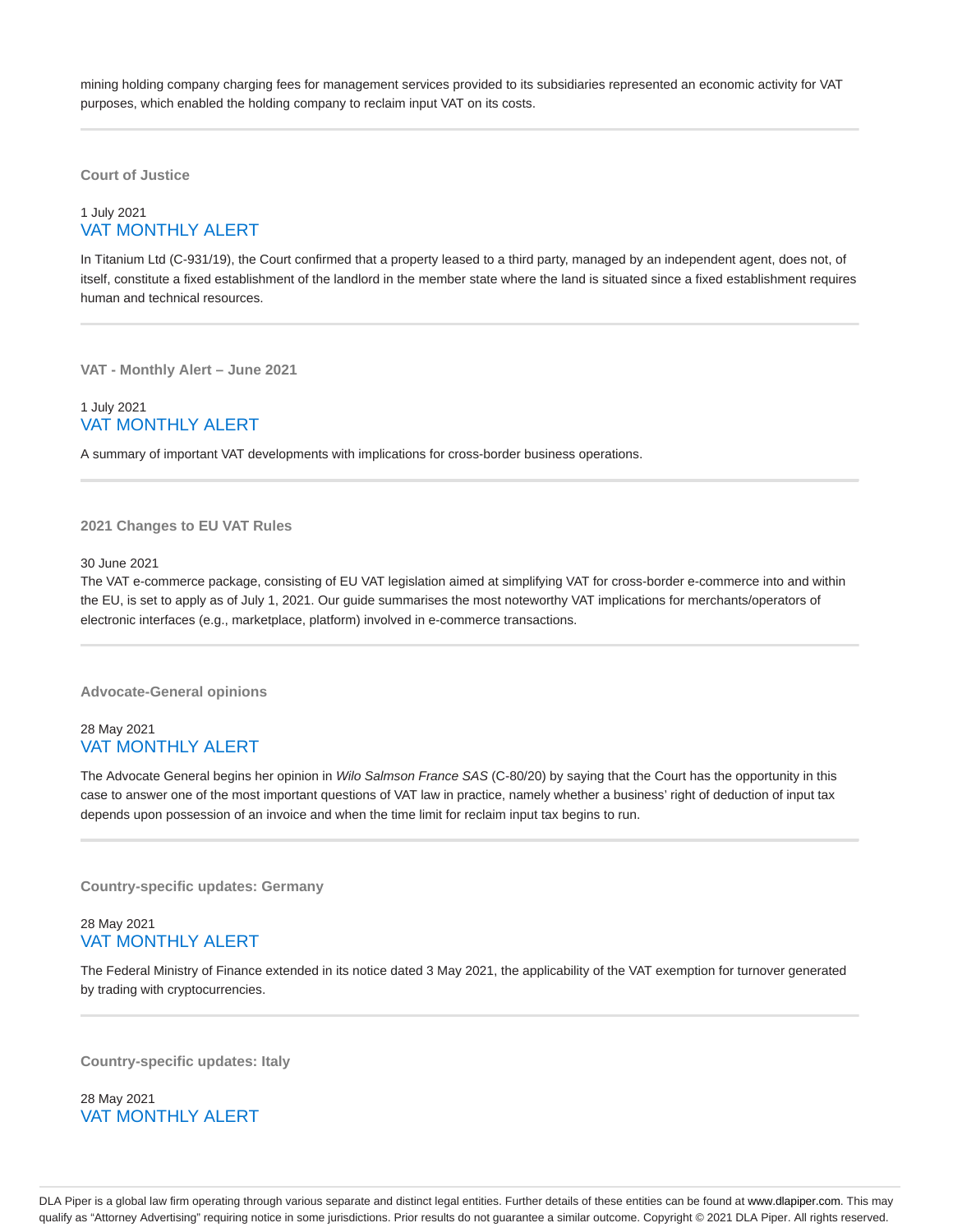A sale made under a sale and leaseback agreement does not constitute a supply of goods for VAT purposes as it should be considered as a whole single transaction having financing purpose every time (i) it does not result in the physical transfer of the tangible asset entailing the purchaser-supplier to act as the owner of the asset itself, (ii) it only satisfies the company's real cash-flow needs and, as such, (iii) it has no tax avoidance purpose.

**Country-specific updates: UK**

# 28 May 2021 VAT MONTHLY ALERT

HMRC has produced a policy paper on the EU e-commerce package taking effect from 1 July 2021.

**Court of Justice of the EU**

# 28 May 2021 VAT MONTHLY ALERT

In two joined cases of CS and technoRent International GmbH (C-844/19) the Court was asked whether a refund resulting from an adjustment of the taxable amount must, like a refund of excess VAT, give rise to a right to the payment of interest where it is not made within a reasonable period of time by the tax authority even where the national law does not provide for such an interest payment.

**European Commission**

### 28 May 2021 VAT MONTHLY ALERT

The European Commission has published new webpages containing an overview and guidance of the new rules for e-commerce coming into force on 1 July 2021.

**VAT - Monthly Alert - May 2021**

# 28 May 2021 VAT MONTHLY ALERT

A summary of important VAT developments with implications for cross-border business operations.

**Country-specific updates: Germany**

# 28 April 2021 VAT MONTHLY ALERT

From 1 March 2020 to 31 December 2021, a temporary exemption for donations in kind is available pursuant to the newly issued letter of the Federal Ministry of Finance dated 18 March 2021.

**Country-specific updates: Spain**

28 April 2021 VAT MONTHLY ALERT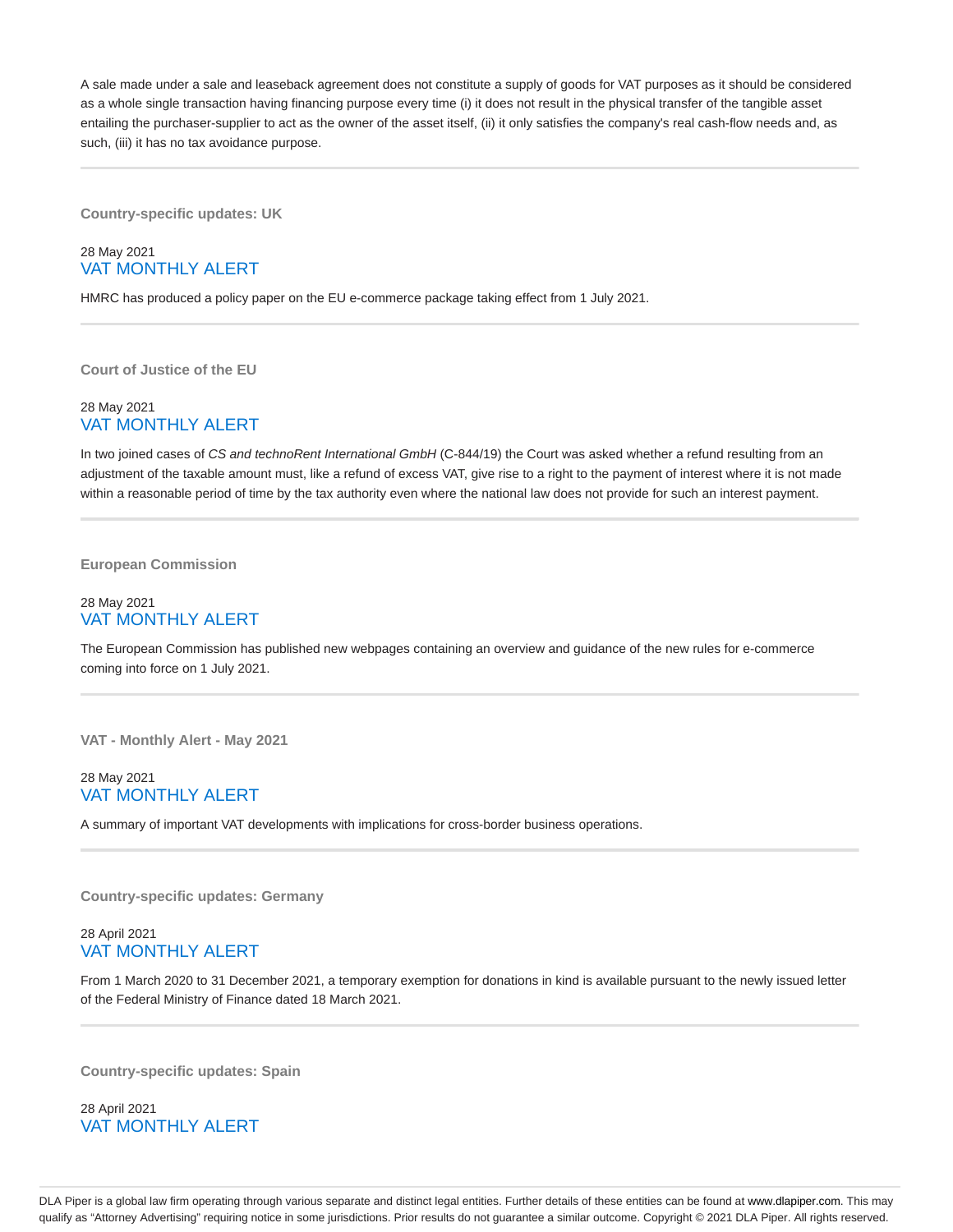Until 31 March 2021, UK-established VAT taxable persons could make a reclaim of Spanish VAT incurred on goods and services during the year ended 31 December 2020 under the EU VAT refund procedure.

**Court of Justice of the EU**

# 28 April 2021 VAT MONTHLY ALERT

In Q-GmbH (C-907/19) the taxpayer supplied three types of services to an insurance company in return for a fee: (i) it made available a specialised insurance product with a non-exclusive user licence; (ii) it placed insurance contracts for that insurer, adapting policies if necessary and assessing the risks (although contracts were concluded between the insurer and the policy holders); and (iii) it managed those insurance contracts and the settlement of claims.

**European Commission opens feedback period on VAT exemption for vital goods and services distributed in times of crisis**

# 28 April 2021 VAT MONTHLY ALERT

The European Commission has opened the feedback period for its proposal to amend Directive 2006/112/EC (the VAT Directive), so as to provide an exemption from VAT on goods or services supplied to and goods imported by the Commission or an EU agency or body and provided to Member States and citizens during times of crisis—particularly where the EU is distributing them free of charge to Member States according to their emergency needs.

**OECD report: Value added tax policy in the sharing and gig economy**

# 28 April 2021 VAT MONTHLY ALERT

The OECD has published a report on how digital platforms can play an important role in the application of VAT/GST policies in the sharing and gig economy.

**VAT - Monthly Alert – April 2021**

# 28 April 2028 VAT MONTHLY ALERT

A summary of important VAT developments with implications for cross-border business operations.

**VAT - Monthly Alert - March 2021**

### 1 April 2021 VAT MONTHLY ALERT

A summary of important VAT developments with implications for cross-border business operations.

**VAT - Monthly Alert – February 2021**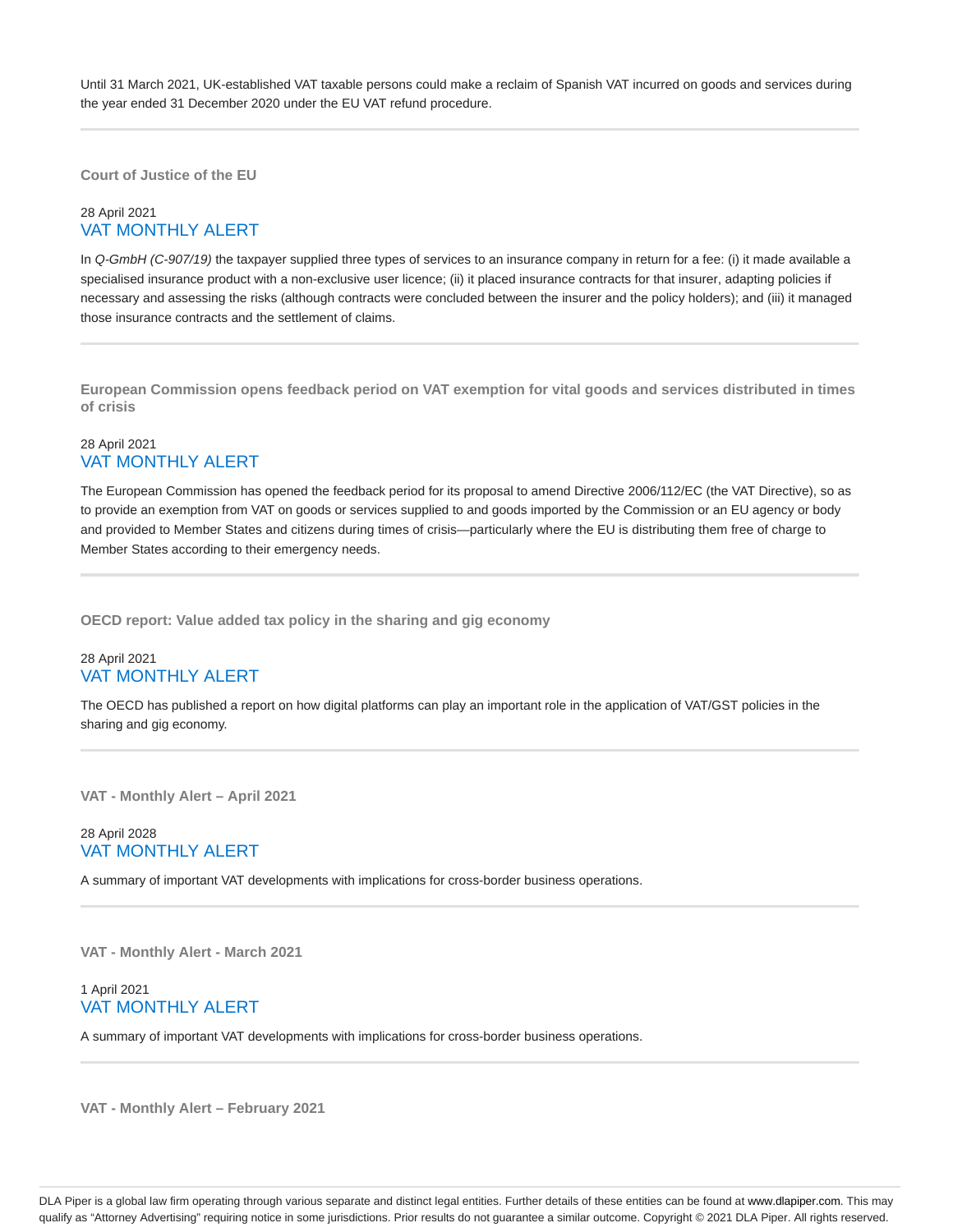# 2 March 2021 VAT MONTHLY ALERT

Our February summary of important VAT developments with implications for cross-border business operations.

**Saudi Arabia extends tax amnesty scheme enabling international groups to regularize historic tax exposure**

#### 1 February 2021

An increasing number of international taxpayers are using the KSA scheme.

**VAT - Monthly Alert – January 2021**

29 January 2021 VAT MONTHLY ALERT

See our January summary of important VAT developments with implications for cross-border business operations.

**UK VAT changes on the sale of goods to customers from 1 January 2021**

### 23 December 2020

With the end of the Brexit implementation period approaching at 11pm on 31 December 2020, the UK's tax authority, Her Majesty's Revenue and Customs (HMRC) on 5 October 2020, updated its guidance, "Changes to VAT treatment of overseas goods sold to customers from 1 January 2021".

**Belgium introduces the tax free "recovery reserve" in response to the COVID-19 pandemic**

#### 26 November 2020

Following the introduction of the one-off carry-back of tax losses, Belgium has recently introduced a complementary measure intended to strengthen the solvency and cash-flow position of Belgian companies that have suffered a loss pursuant to the COVID-19 pandemic.

**VAT - Monthly Alert – November 2020**

# 25 November 2020 VAT MONTHLY ALERT

A summary of important VAT developments with implications for cross-border business operations.

**VAT Monthly Alert October 2020**

### 2 November 2020 VAT MONTHLY ALERT

A summary of important VAT developments with implications for cross-border business operations.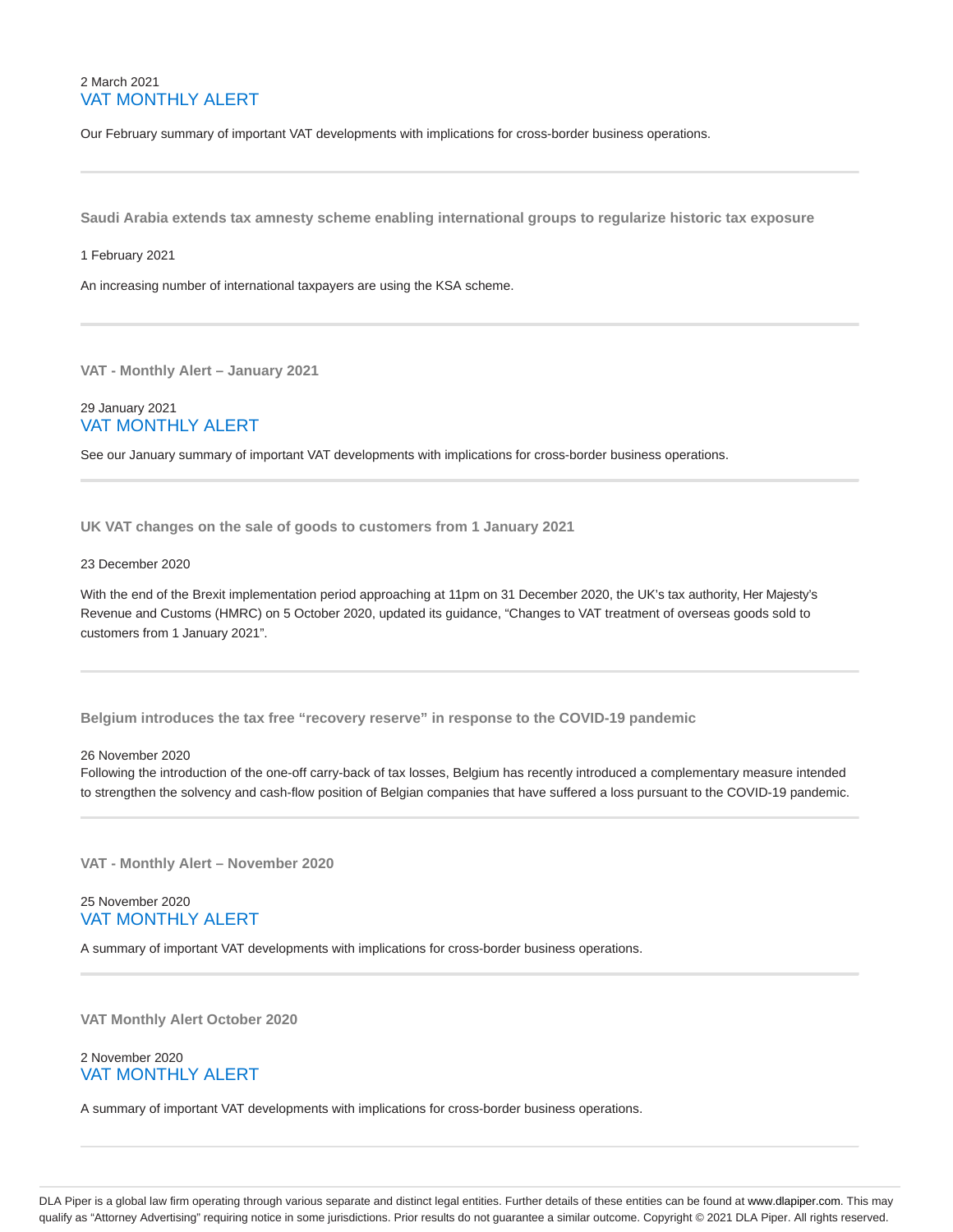#### **Oman introduces VAT: A law firm's perspective**

#### 22 October 2020

Prudent businesses operating in Oman are already planning for the implementation of Omani VAT and have started reviewing their legal arrangements and contracts.

**DLA Piper acts for Mid Ulster District Council (as lead appellant) in successful VAT repayment claim at First Tier Tribunal**

#### 19 October 2020

Mid Ulster District Council (formerly Magherafelt District Council), in a group litigation action, as the lead case on behalf of Northern Ireland Councils, represented by the DLA Piper London's VAT group, with Counsels Melanie Hall QC and Harry Gillow, have won an important case against HM Revenue & Customs.

**Updated guidance on early termination and compensation payments - impact for real estate**

#### 30 September 2020

Following the CJEU decisions in Vodafone Portugal (C-43/19) and MEO (C-295/17), HMRC has surprisingly changed its published guidance to make it clear that early termination and compensation payments relating to commercial contracts are in most cases consideration for goods or services and subject to VAT.

**Updated guidance on early termination and compensation payments**

25 September 2020

Following the CJEU decisions in Vodafone Portugal (C-43/19) and MEO (C-295/17), HMRC has updated its guidance to make it clear that early termination and compensation payments are in most cases consideration for goods or services and subject to VAT.

**VAT cash saving tips for the return to office**

#### 17 July 2020

Our International VAT leadership team, Daan Arends, Bjoern Enders, Giovanni Iaselli and Richard Woolich, have produced 10 tips concerning VAT strategies that can be used to benefit businesses.

**Update: The meaning of a "fixed establishment"**

#### 15 July 2020

- Dong Yang Electronics Sp. z o.o. (Case C-547/18) Supplies held to have been made to the overseas parent and not its local subsidiary
- Titanium Ltd (C-931/19) CJEU referral Can a fixed establishment exist without human or technical resources if none are needed?